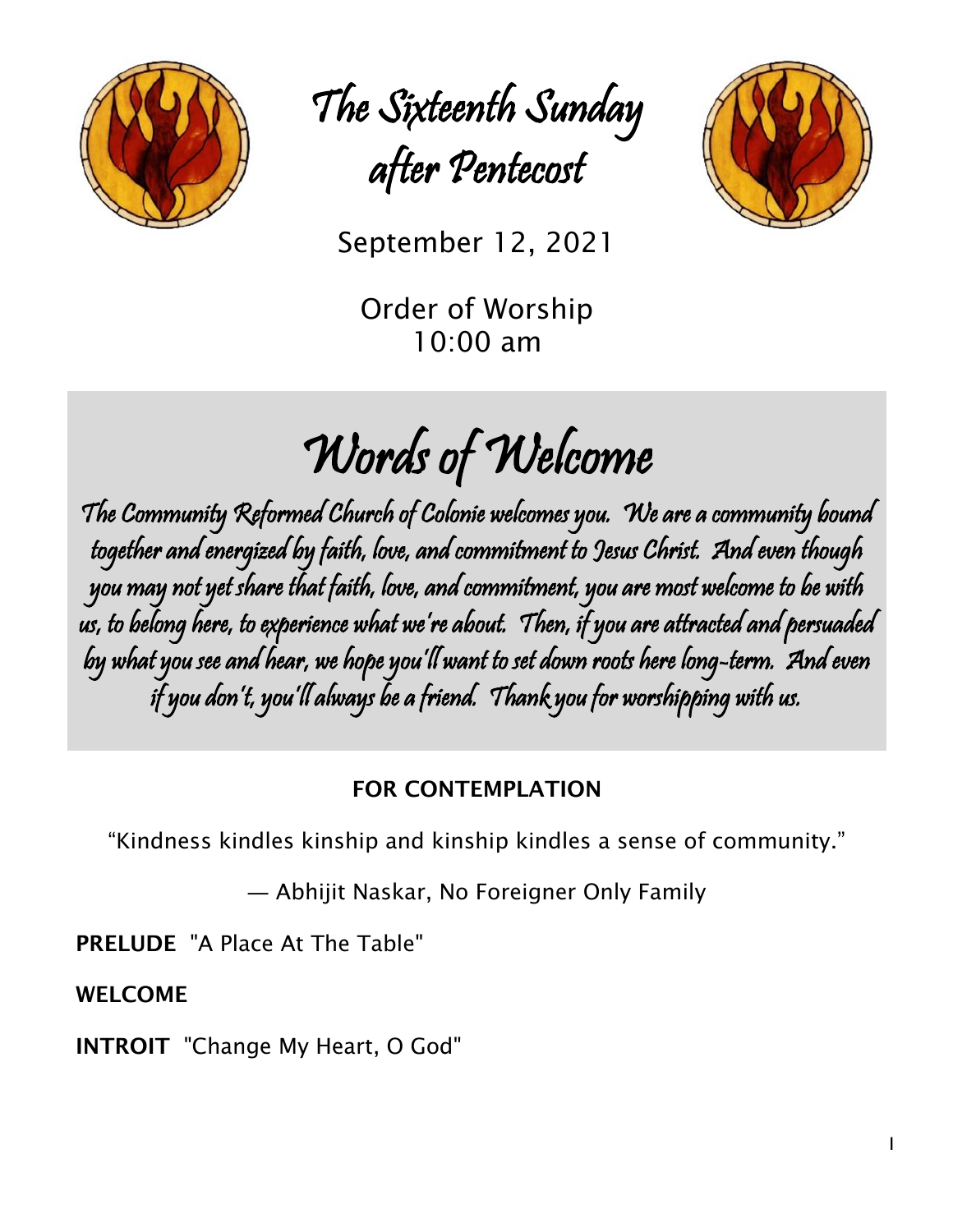### CALL TO WORSHIP Matthew 11:28

Our help is in the name of the Lord who made heaven and earth. *Amen.*

Come to me, all you that are weary and carrying heavy burdens, and I will give you rest…

#### *Come to me, all you that are weary and carrying heavy burdens…*

Come to me, all you that are weary…

*Come to me…*

Come…

#### *(Silence)*

Grace to you and peace from God everlasting and the Lord Jesus Christ.

*Amen*.

HYMN 558 "Love Divine, All Loves Excelling"

*1 Love divine, all loves excelling, Joy of heaven to earth come down, fix in us thy humble dwelling, all thy faithful mercies crown. Jesus, thou art all compassion, pure, unbounded love thou art; visit us with thy salvation, enter every trembling heart.*

*2 Breathe, O breathe thy loving Spirit into every troubled breast; let us all in thee inherit, let us find the promised rest. Take away the love of sinning, Alpha and Omega be; end of faith, as its beginning, set our hearts at liberty.*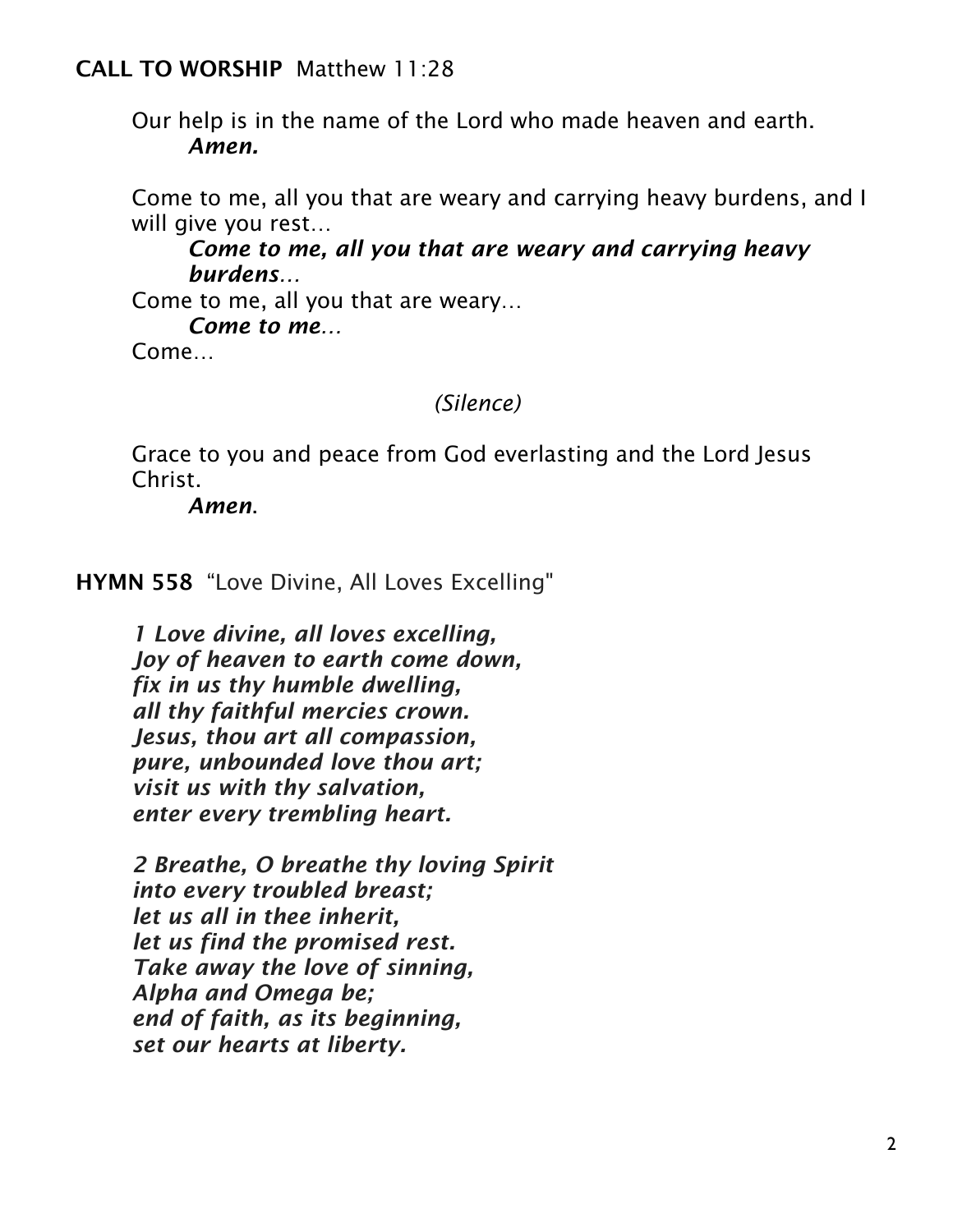*3 Come, almighty to deliver, let us all thy life receive; suddenly return, and never, nevermore thy temples leave. Thee we would be always blessing, serve thee as thy hosts above, pray and praise thee without ceasing, glory in thy perfect love.*

*4 Finish then thy new creation, pure and spotless let us be; let us see thy great salvation perfectly restored in thee: changed from glory into glory, till in heaven we take our place, till we cast our crowns before thee, lost in wonder, love, and praise.*

# PRAYER OF CONFESSION

Our world overflows with stories, Jesus, so many lives, so many ways of being human.

*So why are we satisfied with so few?* Why do we keep telling the same stories over and over, *of the wealthy and powerful and beautiful?*

Why do we so carelessly pass by the rich and unpredictable stories *of the unseen* who in a million magical ways, *make a life out of nothing?*

God, forgive our narrow interests, and our lazy entertainments; *Make us biographers of the least,*

who listen to the untold stories of the shadow people, *and bring them into the light.*

Give us the curiosity and the restlessness to search out the forgotten, *the neglected, the unwanted, the discarded, and the worn out,*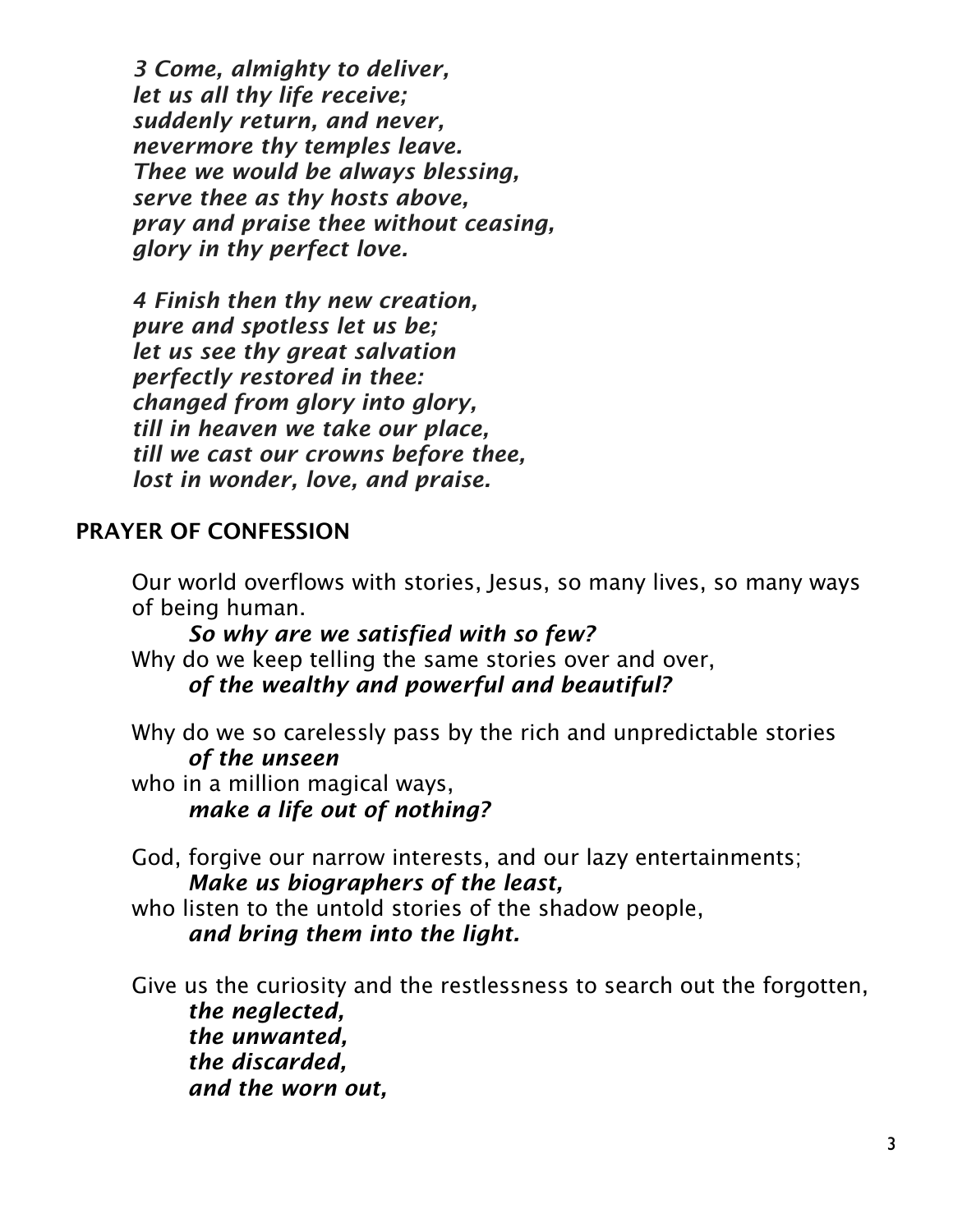to learn their legends, *and to acknowledge their place in the epic story of humanity. Amen.*

TAIZÉ MEDITATION "The Kingdom of God" (3 times)

### *The Kingdom of God is justice and peace And joy in the Holy Spirit. Come, Lord, and open in us the gates of your kingdom.*

#### ASSURANCE OF GOD'S FORGIVENESS Luke 1:68, 77-78

CHILDREN'S MESSAGE ~ Sarah Huiest

#### DEACON'S PRAYER FOR THE WORLD ~ Linda Murphy

SOLO 418 "America, the Beautiful"

# THE SCRIPTURE LESSONS

# Jeremiah 1:4-10

Now the word of the LORD came to me saying, "Before I formed you in the womb I knew you, and before you were born I consecrated you; I appointed you a prophet to the nations." Then I said, "Ah, Lord GOD! Truly I do not know how to speak, for I am only a boy." But the LORD said to me, "Do not say, 'I am only a boy'; for you shall go to all to whom I send you, and you shall speak whatever I command you, Do not be afraid of them, for I am with you to deliver you, says the LORD." Then the LORD put out his hand and touched my mouth; and the LORD said to me, "Now I have put my words in your mouth. See, today I appoint you over nations and over kingdoms, to pluck up and to pull down, to destroy and to overthrow, to build and to plant."

# Jeremiah 29:5, 7

Build houses and live in them; plant gardens and eat what they produce. ... But seek the welfare of the city where I have sent you into exile, and pray to the LORD on its behalf, for in its welfare you will find your welfare.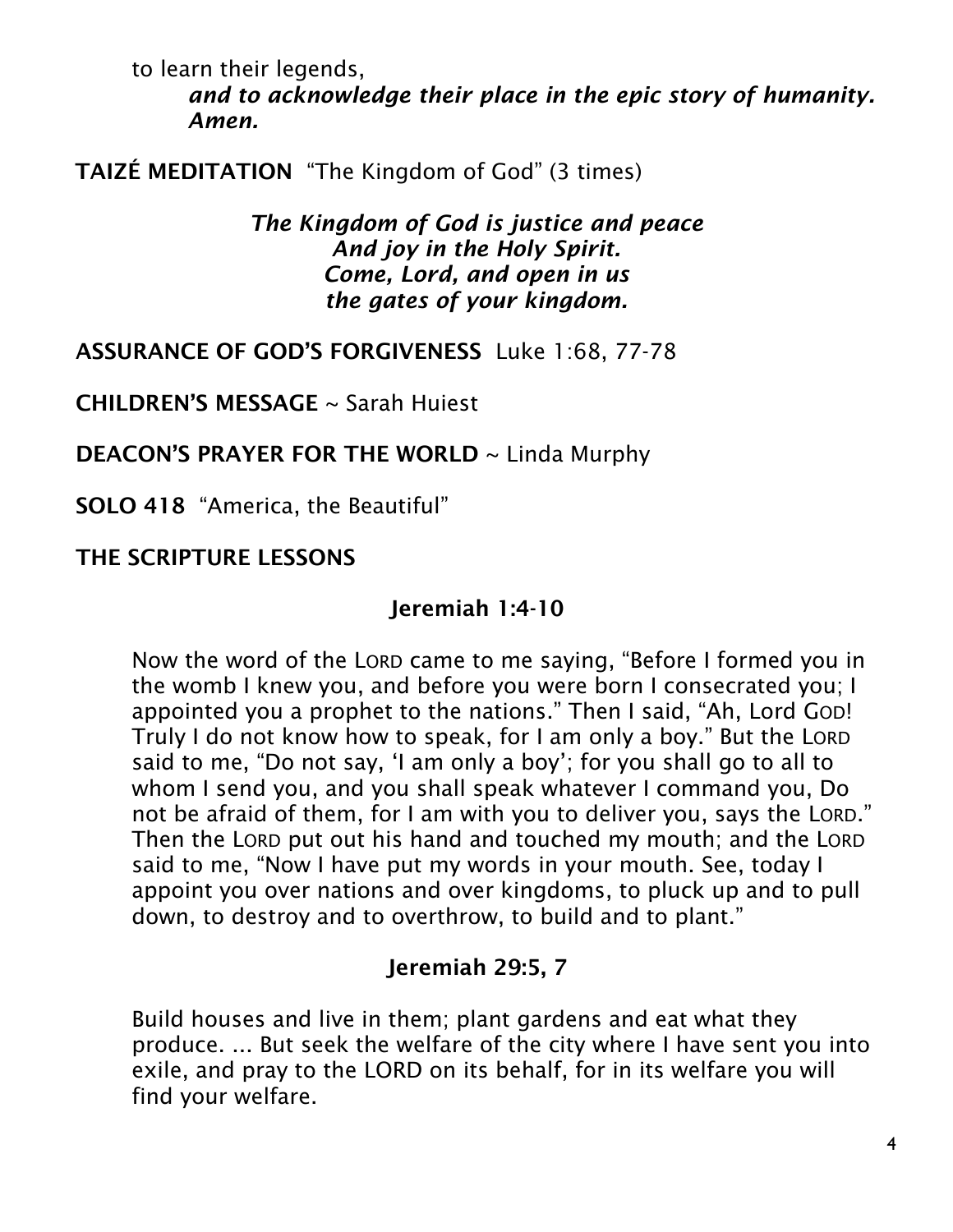THE MORNING MESSAGE "How To Discover Our Own Welfare"

#### THE SACRAMENT OF THE LORD'S SUPPER

# THE CALL TO COMMUNION

We have one Lord, one God, one Savior. *The Holy Spirit makes Christ real to us, binding us in one, as we share him together.*

This is something we do eagerly. *Christ welcomes us here.*

This is something we do seriously. *For this is the moment of greatest intimacy when we take the symbols of the body and blood of the risen Lord.*

*I was glad when they said to me, "Let us go into the presence of the Lord"*

#### APOSTLE'S CREED

*I believe in God the Father almighty, creator of heaven and earth.*

*I believe in Jesus Christ, God's only Son, our Lord. He was conceived by the power of the Holy Spirit and born of the Virgin Mary. He suffered under Pontius Pilate, was crucified, died, and buried. He descended to the dead. On the third day He rose again. He ascended into Heaven, and is seated on the right hand of the Father. He will come again to judge the living and the dead.*

*I believe in the Holy Spirit, the holy catholic church, the communion of saints, the forgiveness of sins, the resurrection of the body and the life everlasting. Amen.*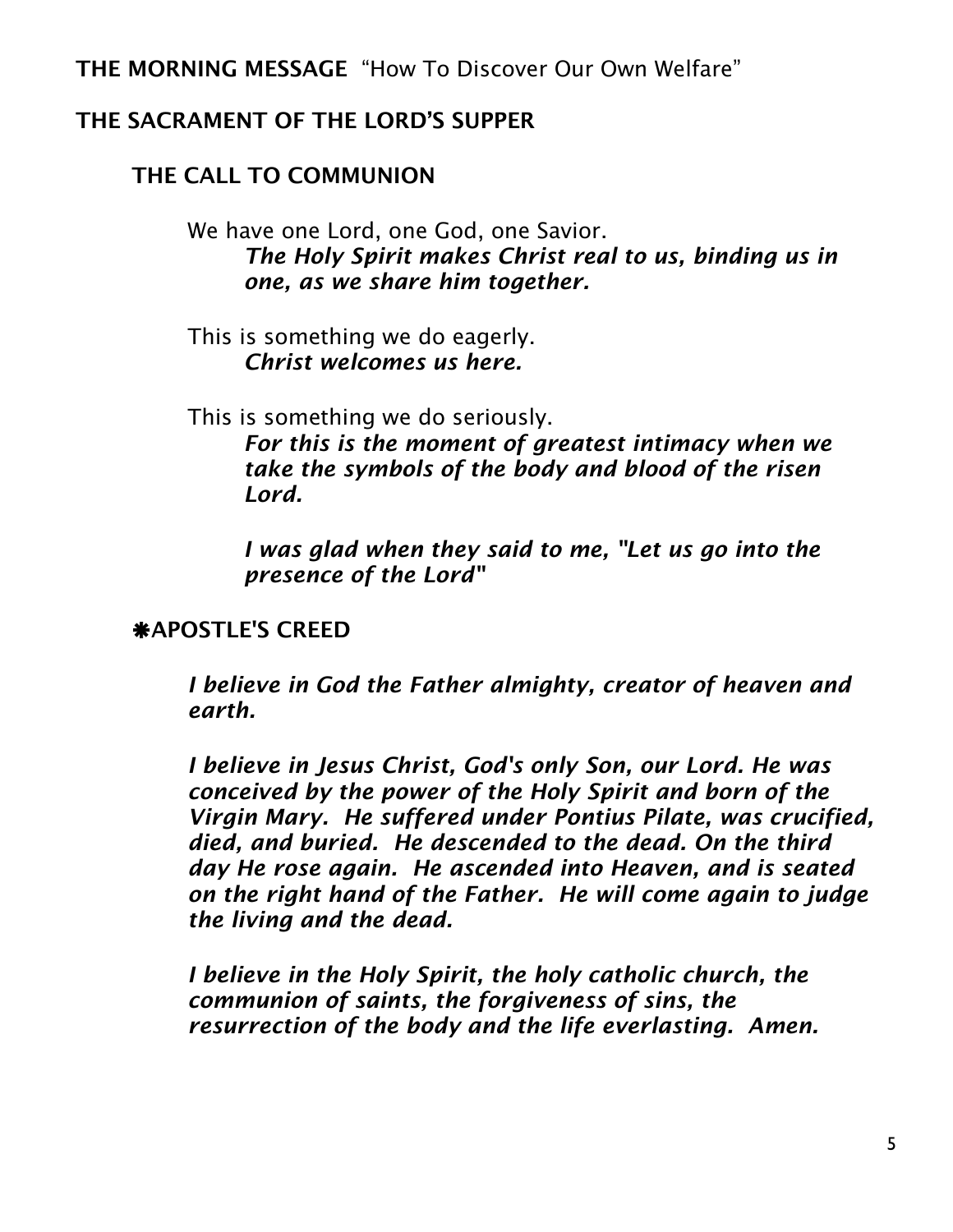**PEACE** 

Let the peace of Christ rule in your hearts since as members of one body you were called to peace (Colossians 3:15). The peace of Christ be with you.

*And also with you*.

THE OFFERING

OUR PRAISE TO GOD (THE DOXOLOGY)

*Praise God from whom all blessings flow; Praise God, all creatures here below; Praise God above ye heavenly host: Praise Father, Son and Holy Ghost. Amen.*

#### THE GREAT THANKSGIVING

Lift up your hearts. *We lift them to the Lord.*

Let us give thanks to the Lord our God. *It is right to give God thanks and praise.*

#### THE PREFACE

HYMN "Holy Lord" (3 times) Dona Nobis Pacem

*Holy, holy, Lord God almighty, your glory fills the earth, Lord God of hosts.*

#### THE MEANING OF THE SACRAMENT

The Holy Supper which we are about to celebrate is a feast of remembrance, of communion, and of hope: We remember with joy the grace by which you created all things and made us in your own image.

*We rejoice that you called a people in covenant to be a light to the nations.*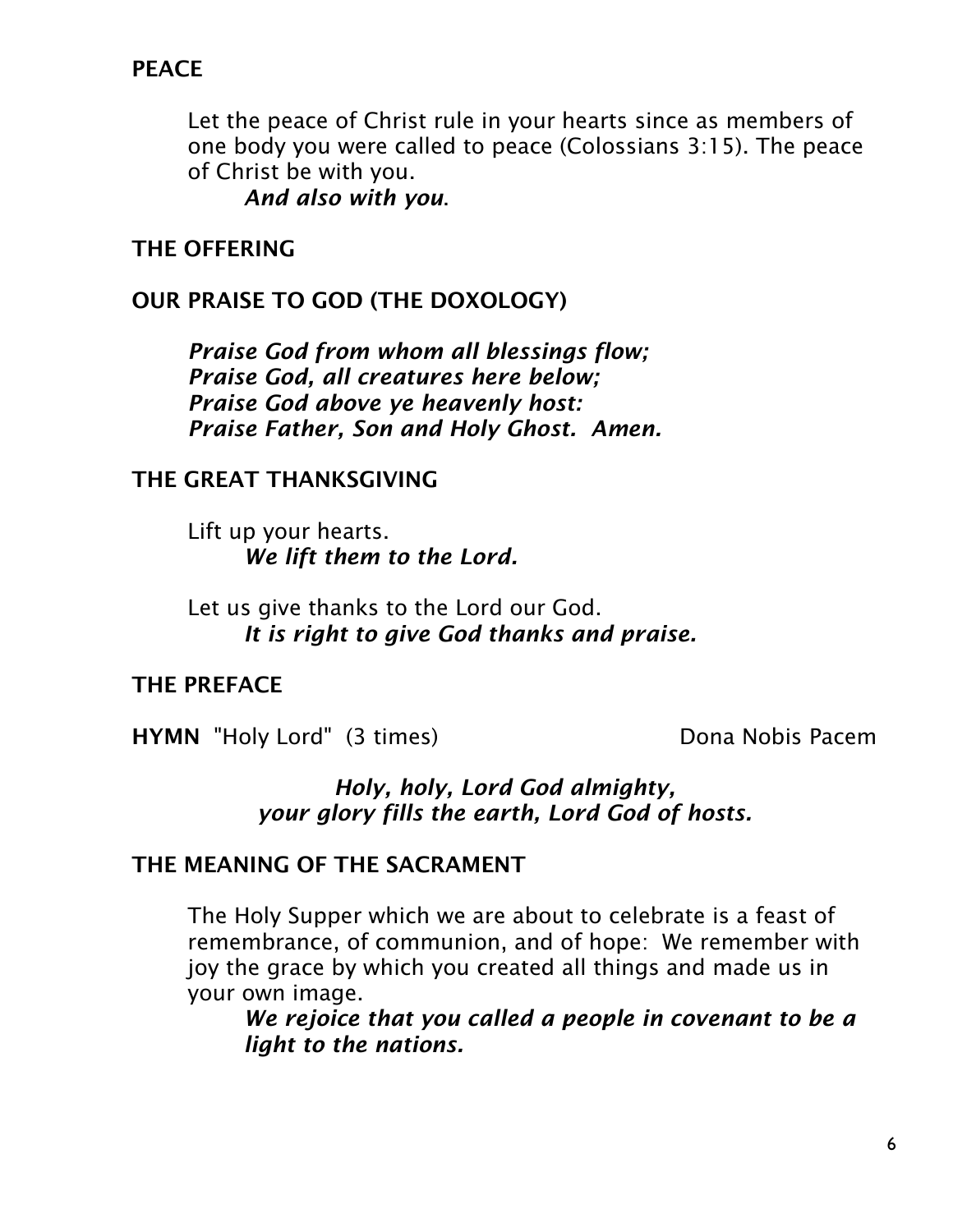Yet we rebelled against your will.

*In spite of the prophets and pastors sent forth to us, we continued to break your covenant.*

In the fullness of time, you sent your only Son to save us. *Incarnate by the Holy Spirit, born of your favored one, Mary, sharing our life, Christ reconciled us to your love.*

At the Jordan your Spirit descended upon Him, anointing Him to preach the good news of your reign.

*He healed the sick and fed the hungry, manifesting the power of your compassion.*

He sought out the lost and broke bread with sinners, witnessing the fullness of your grace.

*We beheld His glory*.

On the night before He died for us, Jesus broke bread and shared the cup with His disciples.

*After the meal our Lord was arrested, abandoned by His followers and beaten.*

He stood trial and was put to death on a cross.

*Having emptied himself in the form of a servant, and being obedient even to death, He was raised from the dead and exalted as Lord of heaven and earth.*

Through him you bestow the gift of your Spirit, uniting your church, empowering its mission and leading us into the new creation you have promised.

*By His death, resurrection and ascension, Jesus Christ has obtained for us the life-giving Spirit who unites us all in one body. We therefore receive this Supper in true and unconditional love.*

# INVITATION TO THE TABLE

#### COMMUNION PRAYER

*Gracious God, we celebrate with joy the redemption won for us in Jesus Christ. Grant that in praise and thanksgiving we may be a living sacrifice, holy and acceptable in your sight, that our lives may proclaim the mystery of faith:*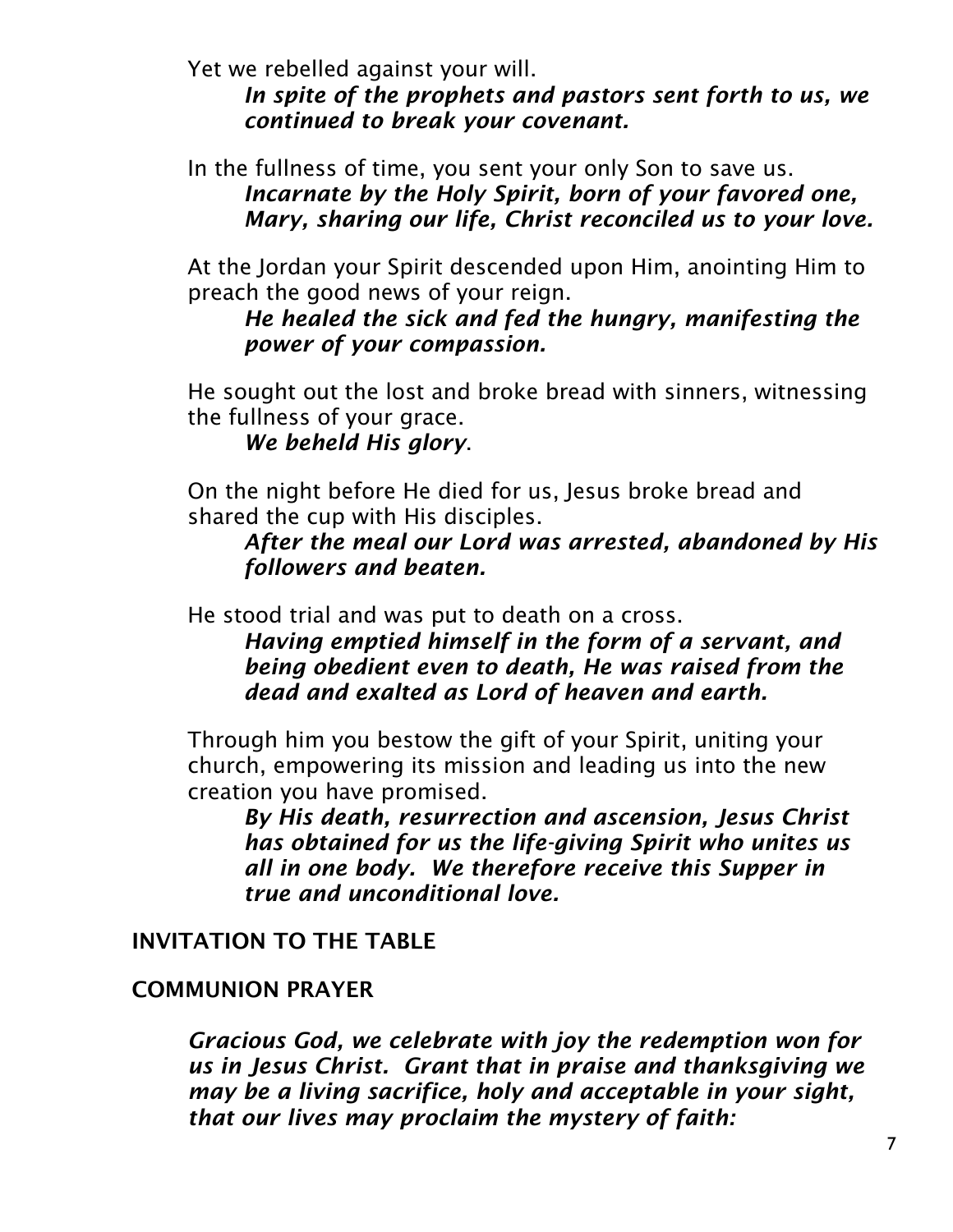#### *Christ has died! Christ is risen! Christ will come again.*

#### "GLORIFY YOUR NAME" Glorify Your Name

*Father, we love you, we worship and adore you, Glorify your name in all the earth; Glorify your name, glorify your name, Glorify your name in all the earth.*

*Jesus, we love you, we worship and adore you, Glorify your name in all the earth; Glorify your name, glorify your name, Glorify your name in all the earth.*

*Spirit, we love you, we worship and adore you, Glorify your name in all the earth; Glorify your name, glorify your name, Glorify your name in all the earth.*

#### **COMMUNION**

#### THANKSGIVING AFTER COMMUNION

*Since, dear God, in this place at this table, we have touched, we have tasted, we have heard and we have seen the signs of your love for us, grant that we may go away from this house filled with our love for you and overflowing with your love for those who are around us and who share our lives. We pray in the name of Jesus Christ our Savior. Amen.*

HYMN 632 "The Lord's Prayer" MALOTTE

*Our Father, which art in heaven, hallowed be thy name. Thy kingdom come, thy will be done on earth as it is in heaven. Give us this day our daily bread,*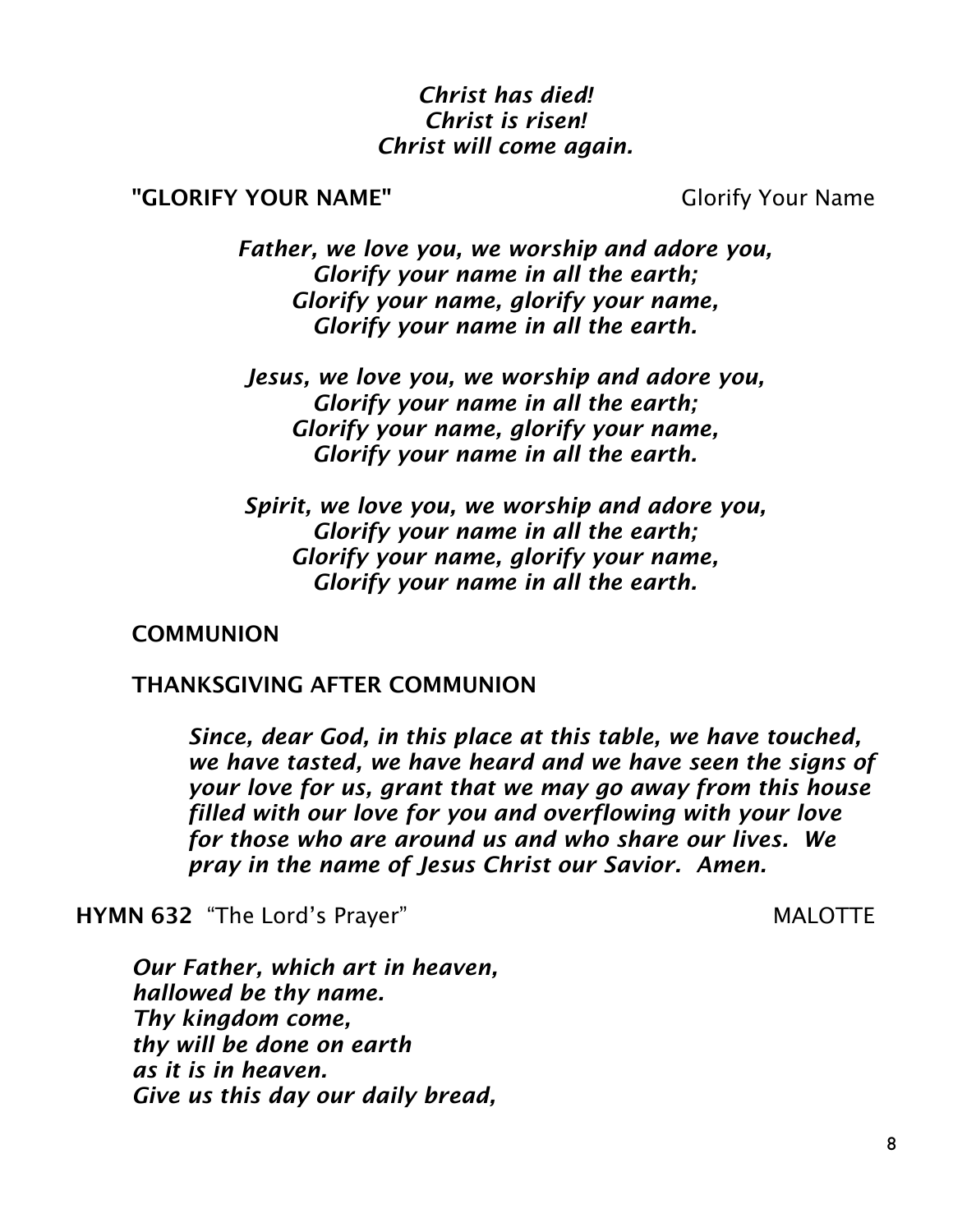*and forgive us our debts, as we forgive our debtors. And lead us not into temptation but deliver us from the evil: for thine is the kingdom, and the power and the glory, forever, Amen. Amen.*

ELDER'S PRAYER FOR THE PEOPLE ~ Beth Colbert

# TAIZÉ RESPONSE

*O Lord, hear my prayer. O Lord hear my prayer. When I call answer me. O Lord hear my prayer. O Lord hear my prayer. Come and Listen to me*

ANNOUNCEMENTS

BENEDICTION

#### THE FOURFOLD AMEN STAINER

Minister of Word and Sacrament Rev. Bruce K. Cornwell

Director of Music Ministries Benjamin April

> Elder of the Day Beth Colbert

Deacon of the Day Linda Murphy

Soloist Marissa Lombardo

Children's Message Sarah Huiest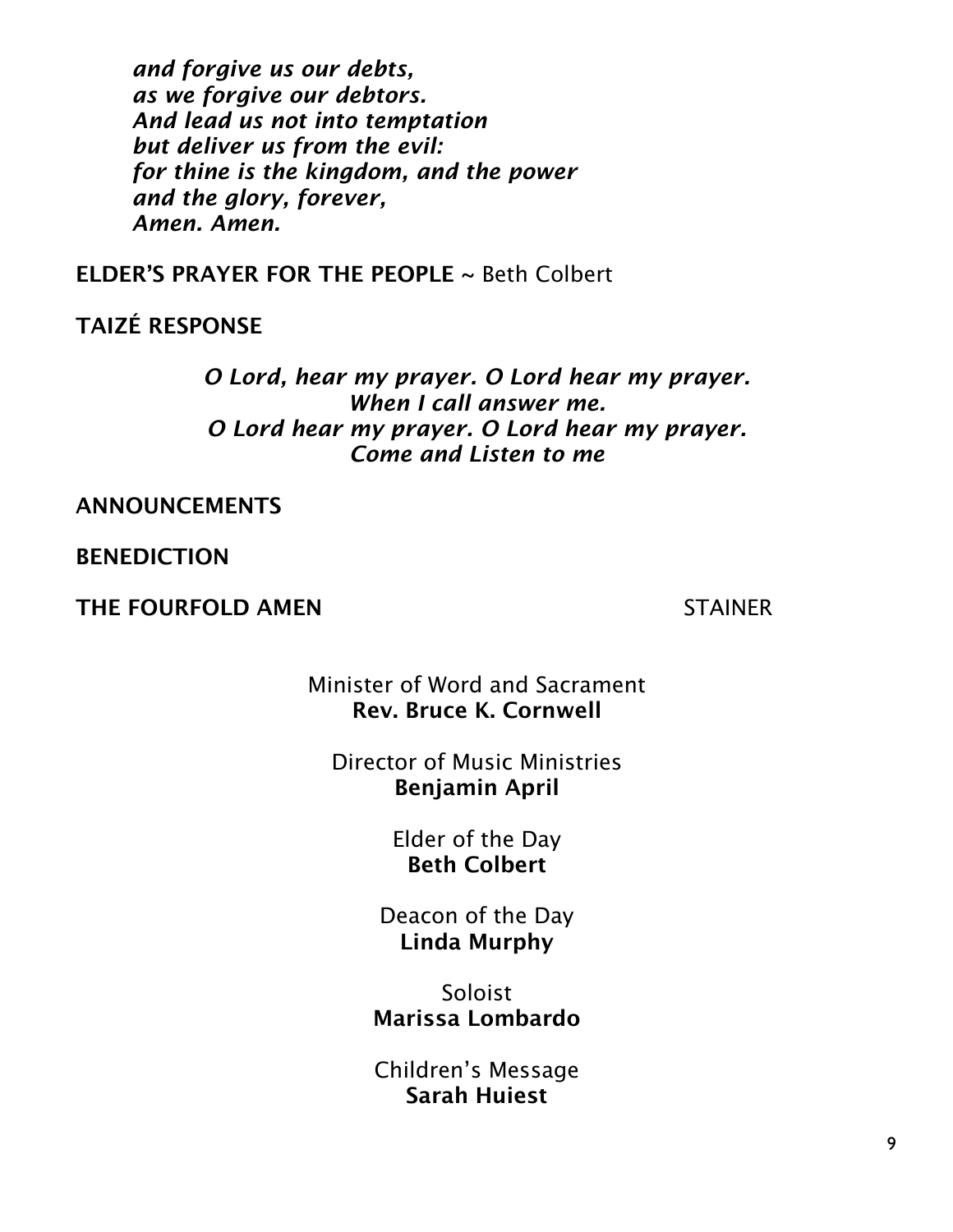#### Sound Technician Jerry Kallner

#### Video Technician Lori Coté

#### Copyright Licenses

"A Place at the Table" o Words: Shirley Erena Murray © 1998 Hope Publishing Co. o Music: Lori True © GIA Publications, Inc. Used by Permission. CCLI License # 21149226

"Change My Heart, O God" o Words & Music: Eddie Espinosa © 1982 Mercy/Vineyard Publishing Used by Permission. CCLI License # 21149226

> "Love Divine, All Loves Excelling" Hymn 558 Words: Charles Wesley Music: John Zundel *The Worshiping Church Hymnal*

"The Kingdom of God" *© 2007, Ateliers et Presses de Taizé, GIA Publications, Inc., agent Contributors: Taizé Reprinted with permission under ONE LICENSE #A-719501.*

> Holy Lord" *Gerald S. Henderson (1986) © 1986 Word Music (A Div. of Word, Inc.) Tune Information: DONA NOBIS PACEM The Worshiping Church Hymnal*

*"*This Is the Threefold Truth*" Last line of Hymn 781 Words: Fred Pratt Green, Music Jack Schrader The Worshiping Church Hymnal*

"Glorify Your Name" *Words and Music: Donna Adkins (1976) © 1976, 1981 Maranatha! Music Used by Permission. CCLI License # 21149226.* 

"The Lord's Prayer" *Words and Music: Albert Hay Malotte (1935), Donald P. Hustad (1984) Copyright © 1935 (Renewed) T. Schirmer, Inc. The Worshiping Church Hymnal*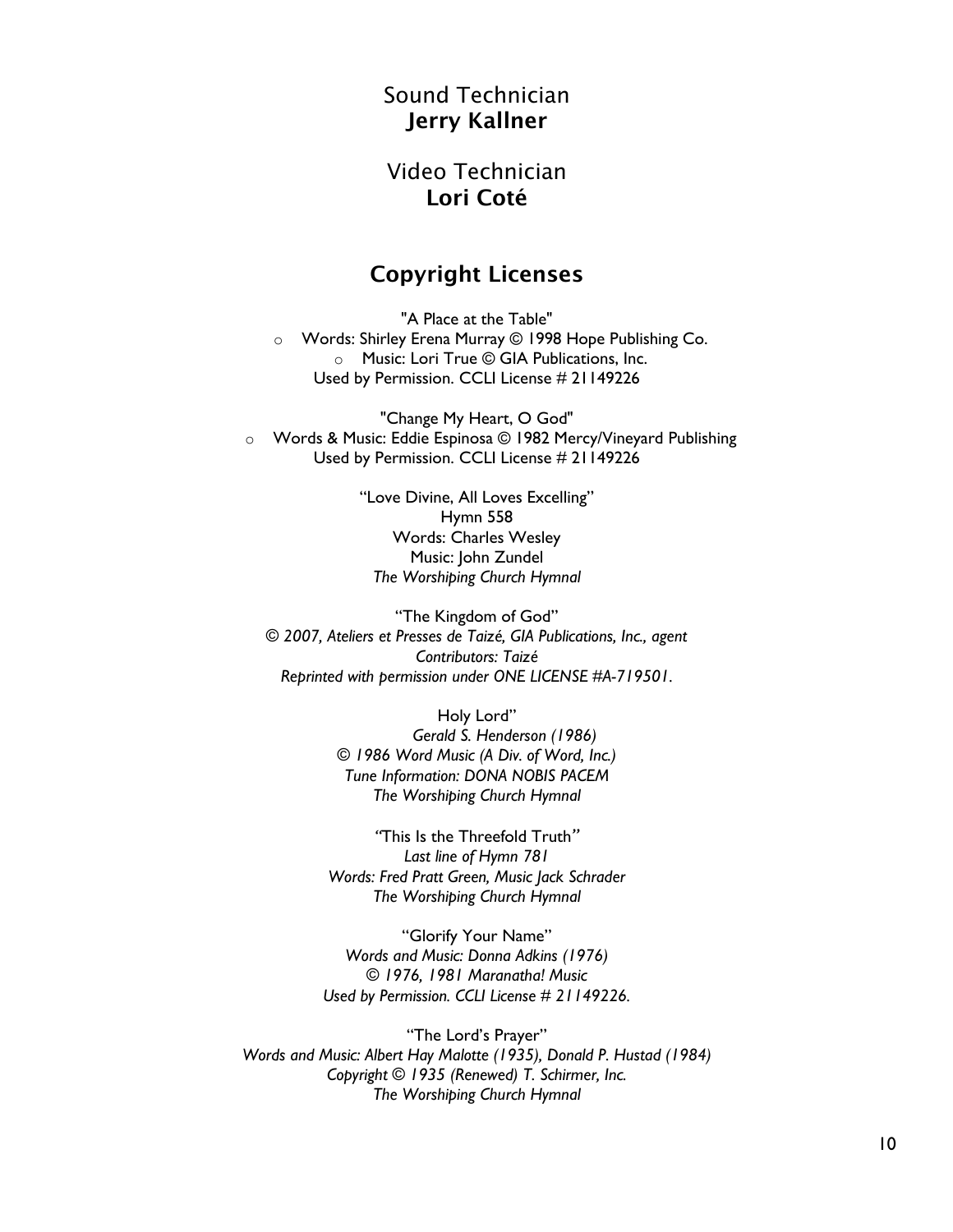"The Fourfold Amen" *Words and Music: Hugh S. Livingston Jr., Sir John Stainer 1995 The Lorenz Corporation (Admin. by Music Services, Inc.) Used by Permission. CCLI License # 21149226.* 

Offerings and gifts to the church may be submitted online via PayPal (link found below or on our website), by mailed check, by direct bank payment or by placing them in the offering box located near the exit.



PayPal: [https://www.paypal.com/donate?hosted\\_bu](https://www.paypal.com/donate?hosted_button_id=N67JS9D5MLMGS) [tton\\_id=N67JS9D5MLMGS](https://www.paypal.com/donate?hosted_button_id=N67JS9D5MLMGS)

Website: [www.communityreformedchurch.com](http://www.communityreformedchurch.com/)

Mailing Address: Community Reformed Church of Colonie 701 Sand Creek Road Colonie, NY 12205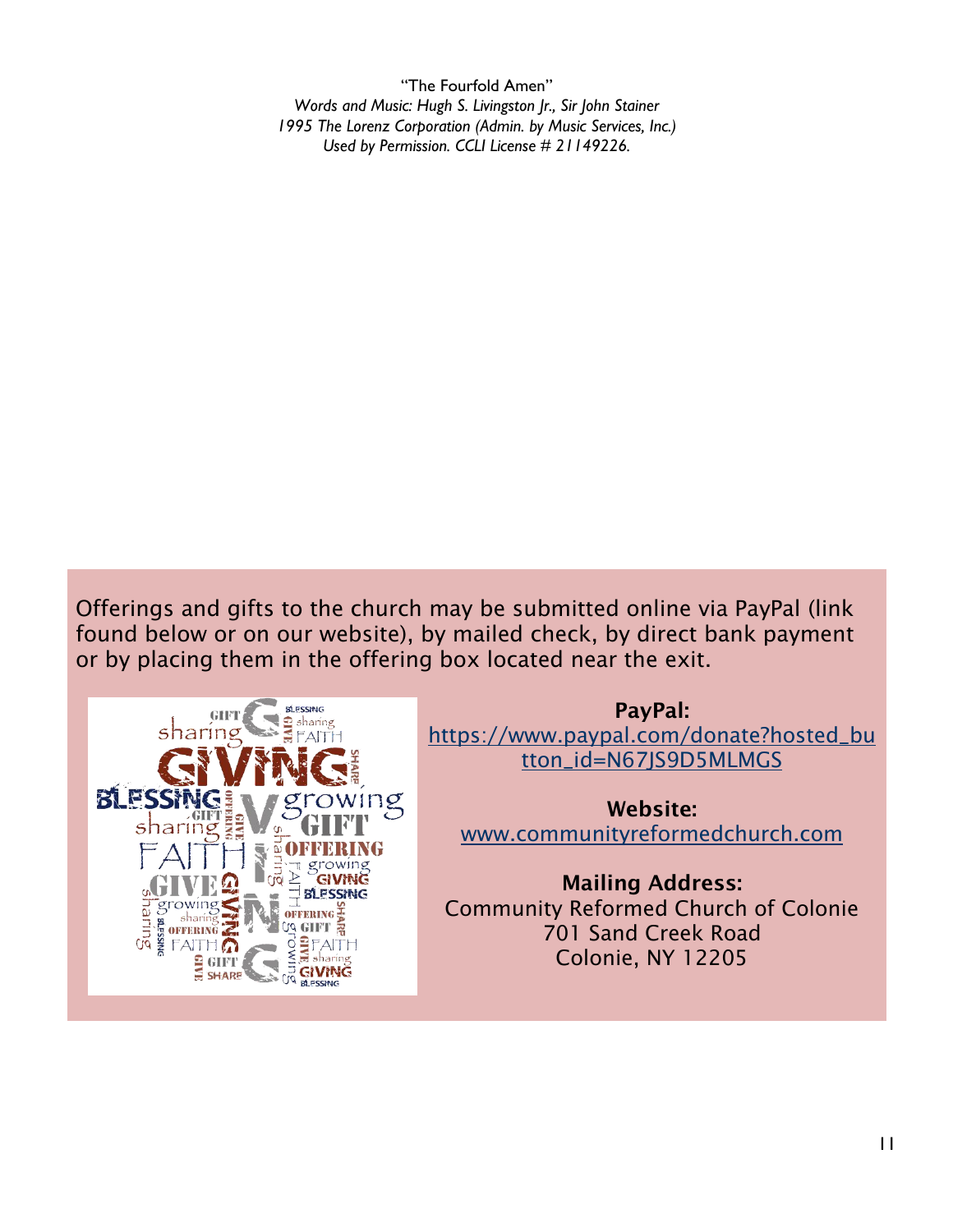# GENERAL NOTICES

### Monday, September 13 at 5:30 pm

The Quilt Group will have its first meeting of the season. The group will gather under the pavilion, weather permitting. (If not, we will meet in the sanctuary.) We will not be doing any sewing at this meeting. Instead, the meeting will include some time for new members to get to know the group, time for members to share their summer sewing, and a discussion of the upcoming projects for Shaker Place. We will provide instructions, fabric, and pattern ideas for the projects, as well as samples. We will meet following CDC guidelines. Masks will be needed for indoor gatherings. Please bring: items you have made over the summer to show and share, fabric and/or patterns you are willing to share with the group, a folding chair, a face mask.

#### Wednesday, September 15

6:30-7:00 pm - Elders will meet at the Church 7:00-9:00 pm – Consistory will meet at the Church.

#### Sunday, September 26 at 9:00 am

Sunday school will resume for children in Grades 3-6 ONLY. Also, children in 3rd and 4th grade will receive their first Bible in worship Sunday, September 26th. Please see Sarah Huiest with questions.

#### October Newsletter

Articles for Cross and Comments are due Wednesday, September 15th. Please submit articles to Sarah Huiest directly or email them to [crccsarah@gmail.com](mailto:crccsarah@gmail.com)

#### Nursery Worker Position Available

The Community Reformed Church of Colonie is looking for a positive, friendly, caring, and responsible individual to care for children (newborn to age 4) during programs and worship on Sunday mornings.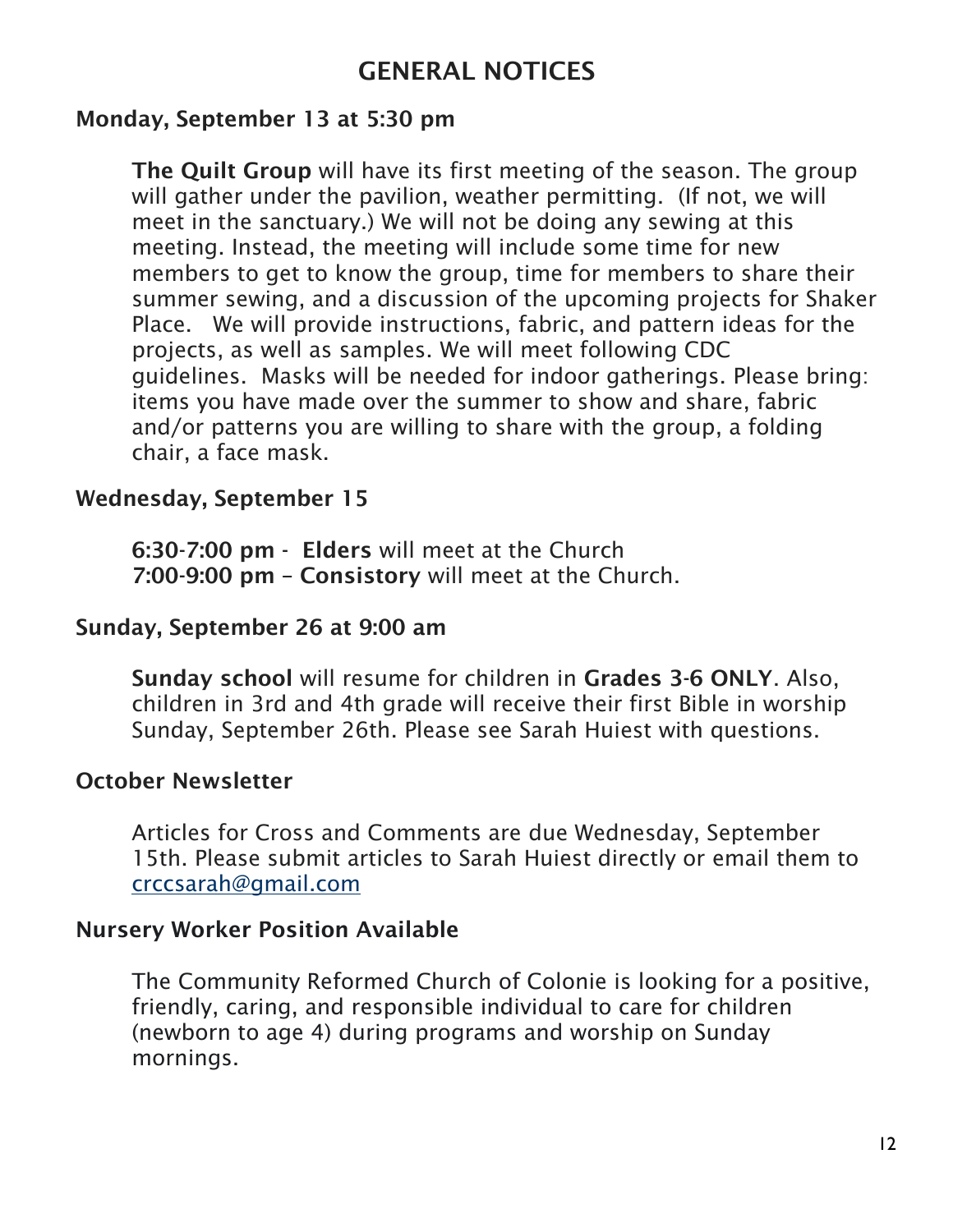# Responsibilities:

Providing a safe environment for the children.

Changing diapers and feeding children as agreed upon with parents.

Keeping the nursery clean and organized.

Maintaining a visitor log.

Hours:

8:30-12:15, but may be reduced due to Covid-related program restrictions to 9:30-12:15.

# Interested applicants can contact Sarah Huiest at [crccsarah@gmail.com](mailto:crccsarah@gmail.com)

# Sunday, September 12, 2021 at 3 pm

There will be an Ecumenical Service Remembering 9/11at the Delmar Presbyterian Church. The service will be in person on a limited basis and available on Facebook Live. The latest information will always be on the CACC website [here.](https://r20.rs6.net/tn.jsp?f=001Y4X7qPZ7dZR9OomLsY5BnounKwTtmG9nuxG7YwnmXFRpvAp7wKSN9SFKpIbGrFKBv_UeMAQf80a7zlWKqcWUIFyWH2bMkEDnyAXxb4eVe1Vy_a5ATGmQGLHNVTbViCLaIhKjMojW4XeH2kYi9PRzFqFF8JpHcWMeH-Yj4gtCI3U=&c=LfdwvmobvHDTQuncgCtBG6REUV_BZnukf_vbqnzkQXZSXbfw5LBdJw==&ch=VV2NMGqN_crXZvChk1EcZLsFnEkEPcTviK74IZvufVkv9lsyJb4scg==)



Daily Scripture Readings

Monday – Proverbs 31:10-31 Tuesday – Psalm 1 Wednesday – Jeremiah 11:18-20 Thursday – Psalm 54 Friday – James 3:13-4:3,7:8 Saturday – Mark 9:30-37 Sunday - Seventeenth Sunday after Pentecost

# *Household Prayer: Morning*

Generous God, you are my maker and I trust in you. Surround me with your favor today that I may hear the cry of those in need and share my resources with the poor; in the excellent name of Jesus Christ, my Savior and Lord. Amen.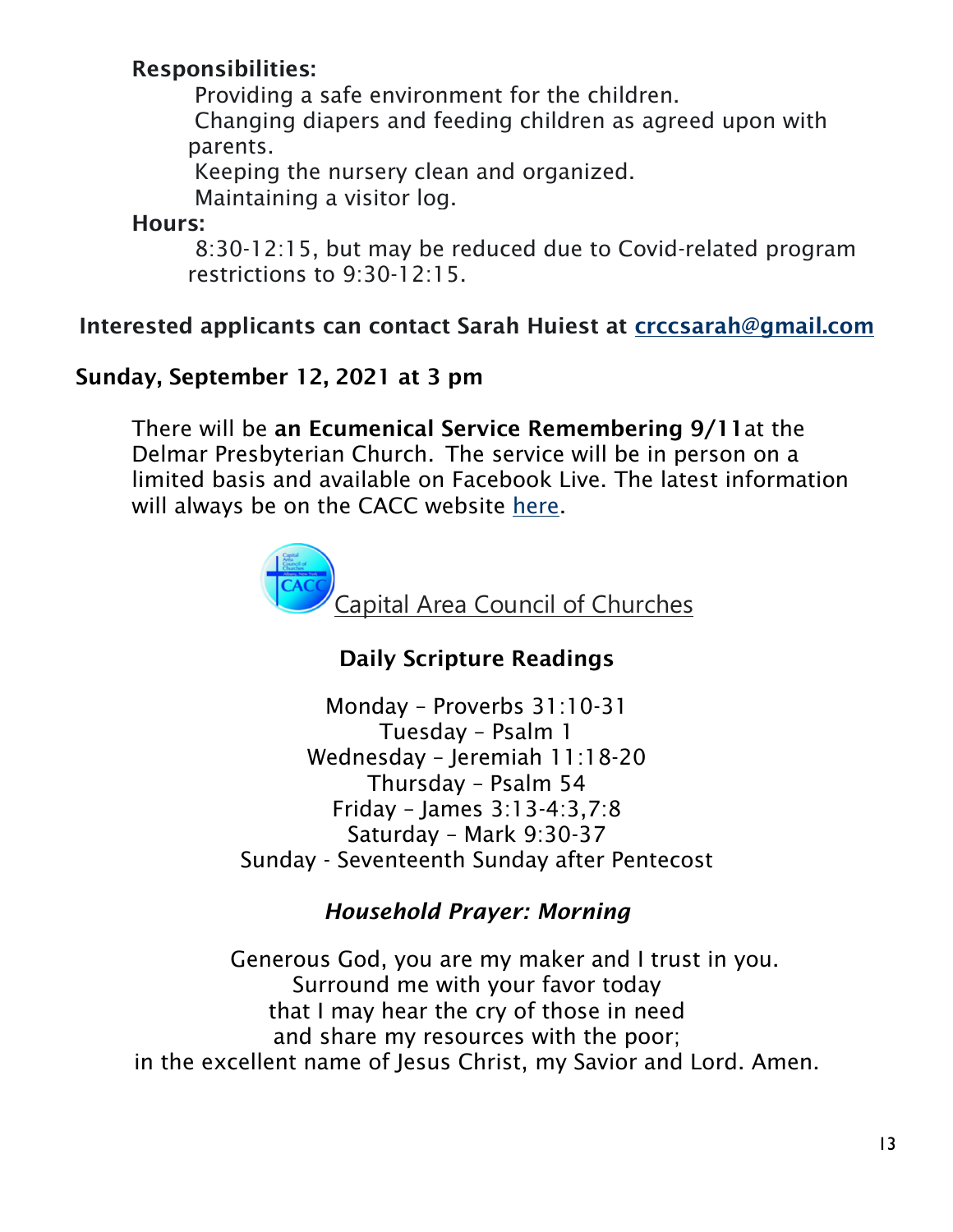# *Household Prayer: Evening*

Good and constant God, I have endeavored to love my neighbor as myself today. Yet the needs are so great that I find my heart failing and my faith falling short. In your mercy, let the favor of Christ surround me with strength. Restore me as I rest in you. Amen

#### COMMUNITY REFORMED CHURCH OF COLONIE STAFF AND CONSISTORY

#### STAFF E-MAIL ADDRESSES CONSISTORY

Rev. Bruce K. Cornwell, Pastor [BruceKCornwell@gmail.com](mailto:BruceKCornwell@gmail.com)

Ben April, Director of Music benapril27@gmail.com

Sarah Huiest, Youth Coordinator & Communication/Media Coordinator [crccsarah@gmail.com](mailto:crccsarah@gmail.com)

> Lori Coté Church Office & Video Technician [crcclori@gmail.com](mailto:crcclori@gmail.com)

#### Elders

Ellen Buono Beth Colbert Ana Crosbourne Marissa Lombardo

#### Deacons

Tina Bottini Marvin Helf Jerry Kallner Linda Murphy